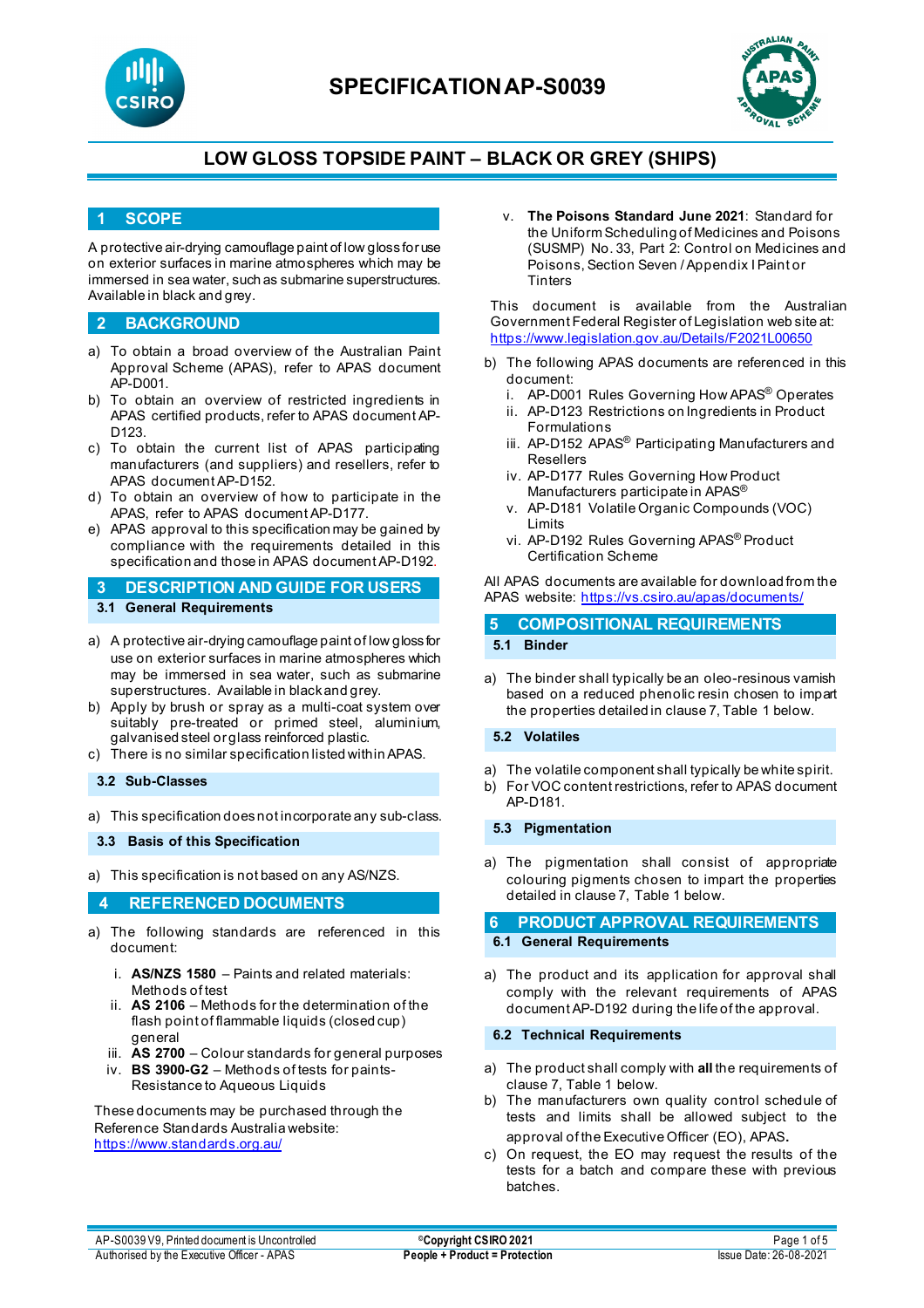



- d) Density and non-volatile content by weight (NVCW) figures for each production batch of the approved product shall be within  $\pm 3\%$  of the actual (not theoretical) figures quoted in the original product approval submission (APAS document AP-D139).
- e) Subject to compliance with all the requirements of this specification, the level of Approval appropriate to the application shall be given to the system.

### **6.3 Health and Safety Requirements**

- a) Shall not be a Schedule 1, Schedule 2 or Schedule 3 paint (SUSMP).
- b) The manufacturer's Safety Data Sheet (SDS) must be studied closely prior to using the product and complied with during use of the product.
- c) Since the paint contains a hydrocarbon solvent, the paint is flammable and should be stored away from all sources of heat or ignition. Containers should be resealed immediately after use and good ventilation provided during use to minimise the risk of fire or explosion and the long-term toxic effects of absorption of the vapour into the lungs.
- d) Care should be taken to avoid contact with the skin by the use of protective clothing and barrier cream. All pumping equipment should be adequately earthed. A full-face air fed respirator should be used when spraying.
- e) Products intended for sale in Australia shall comply with all the requirements of the SUSMP. Products intended for sale in other countries shall comply with all local WHS and environmental requirements.
- f) The product shall comply with all requirements of clause 6.3 and 6.4 of APAS document AP-D192.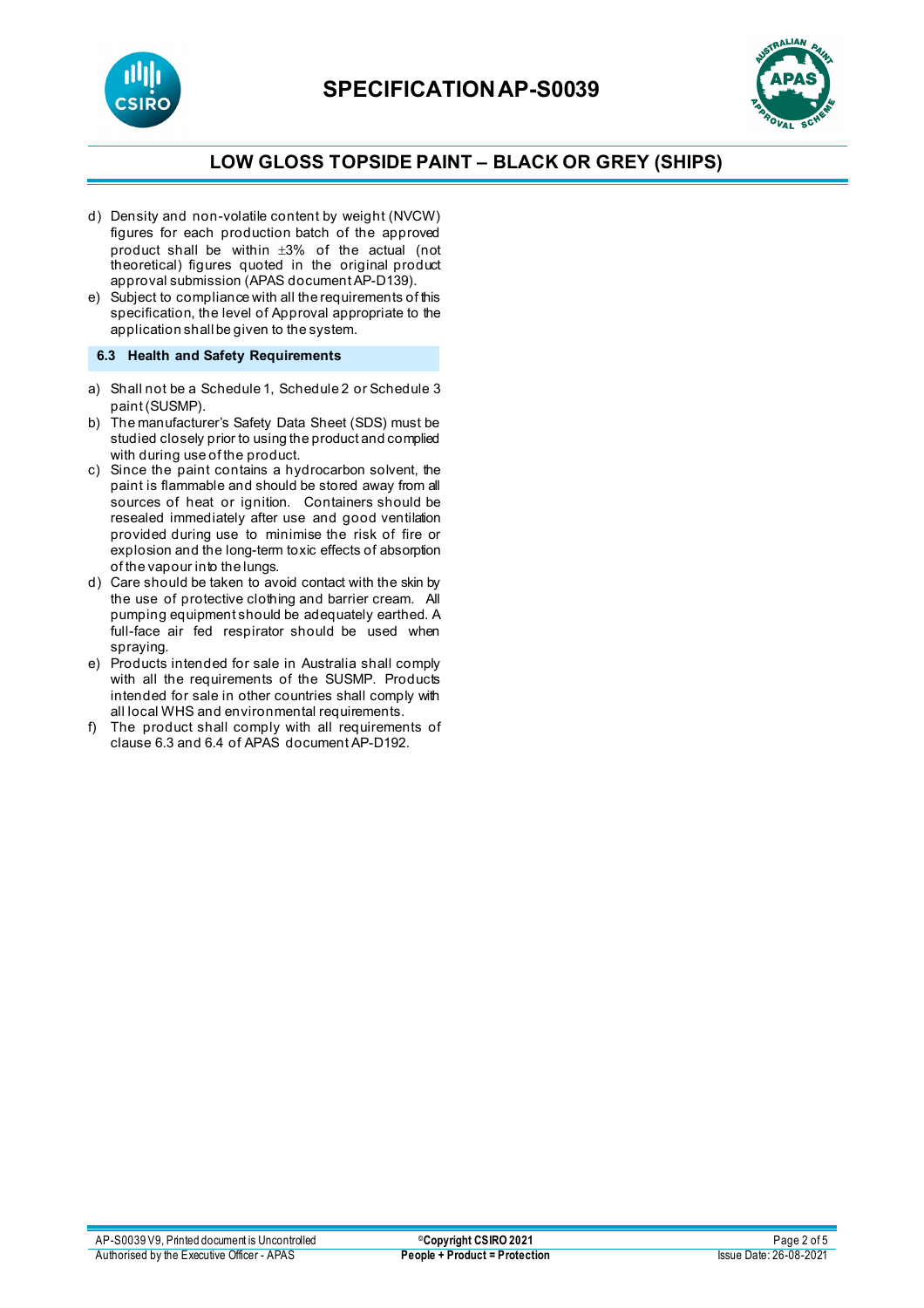



## **7 TABLE 1: PERFORMANCE PROPERTIES**

| <b>TEST</b>                                               | <b>AS/NZS</b><br>1580<br><b>METHOD</b> | <b>REQUIREMENTS</b>                                                                                                          |
|-----------------------------------------------------------|----------------------------------------|------------------------------------------------------------------------------------------------------------------------------|
| Preliminary Examination                                   | 103.1                                  | To be readily reincorporated. Shall be free of coarse particles,<br>gel and foreign matter.                                  |
| Density                                                   | 202.1                                  | To be within ± 3% of stated value.                                                                                           |
| Non-Volatile Content                                      | 301.1                                  | To be within ± 3% of stated value.                                                                                           |
| <b>Skin Formation</b>                                     | 203.1<br>(Method B)                    | No skin.                                                                                                                     |
| <b>Flash Point</b>                                        | AS 2106                                | 28°C minimum.                                                                                                                |
| <b>Thinner Compatibility</b>                              | 208.1                                  | Satisfactory with 10% of white spirit.                                                                                       |
| <b>Application Properties</b><br>- Brushing<br>- Spraying | 205.1<br>205.2                         | Shall show satisfactory application properties and the dry film<br>shall be free of defects.                                 |
| Surface Dry Condition                                     | 401.1                                  | Maximum 4 hours.                                                                                                             |
| Hard Dry Condition (Mechanical<br>Thumb Test)             | 401.6                                  | Maximum 16 hours.                                                                                                            |
| Colour - Visual Comparison                                | 601.1                                  | Black to be black; Grey to be a close match to N42 Storm Grey<br>of AS 2700.                                                 |
| Specular Gloss (85°)                                      | 602.2                                  | Black 10 ±5; Grey 15 ±5.                                                                                                     |
| Bend Test - 6mm mandrel                                   | 402.1                                  | No cracking or loss of adhesion on soft aluminium panels.                                                                    |
| Recoating Properties                                      | 404.1                                  | No separation when tested by AS/NZS 1580.402.1 on tinplate<br>panel.                                                         |
| Scratch Resistance                                        | 403.1                                  | 750g minimum on tinplate panel.                                                                                              |
| Resistance to Humidity                                    | 452.1                                  | No sign of breakdown or rusting after 10 days exposure of two<br>coats over etch primer on steel and hard aluminium panels.  |
| Resistance to Seawater (aerated)                          | BS 3900-G2                             | After 4 weeks exposure, no sign of breakdown or rusting of two<br>coats over etch primer on steel and hard aluminium panels. |
| Finish                                                    | 603.1                                  | Shall be free of coarse particles, wrinkling or orange peel and<br>have a uniform colour and appearance.                     |
| Reincorporation after Storage                             | 211.2                                  | To comply with all the preceding requirements after 12 months<br>storage at ambient temperature.                             |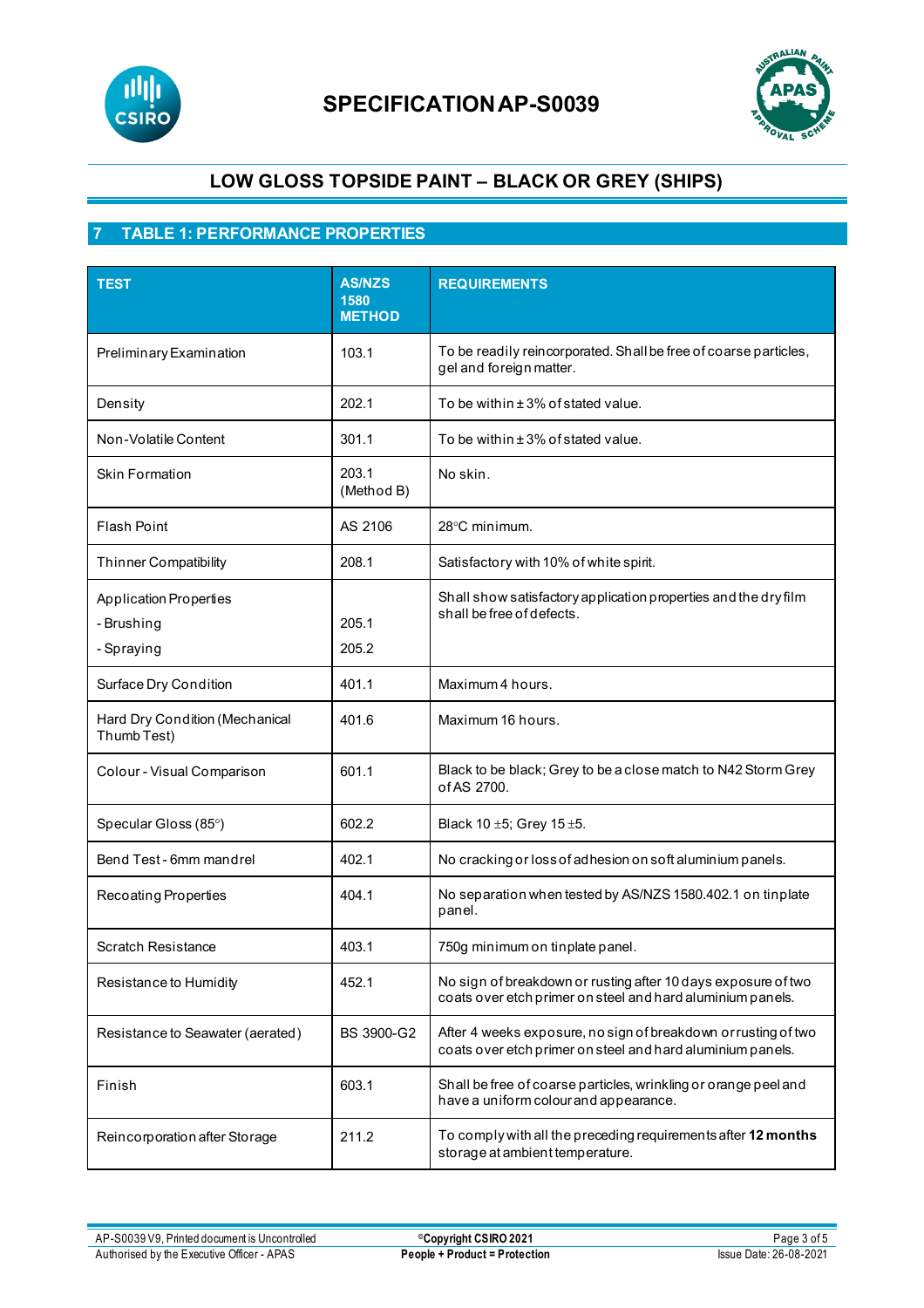



# **7 TABLE 1: PERFORMANCE PROPERTIES (cont.,)**

| <b>TEST</b>        | <b>AS/NZS</b><br>1580<br><b>METHOD</b> | <b>REQUIREMENTS</b>                                                                                                                                             |
|--------------------|----------------------------------------|-----------------------------------------------------------------------------------------------------------------------------------------------------------------|
| Degree of Settling | 211.2                                  | Not to fall below 6.                                                                                                                                            |
| VOC Content        | <b>APAS</b><br>AP-D181                 | Refer to APAS document AP-D181 for method and limits.<br>If the APAS specification is not listed on AP-D181, a declaration<br>of VOC content is still required. |